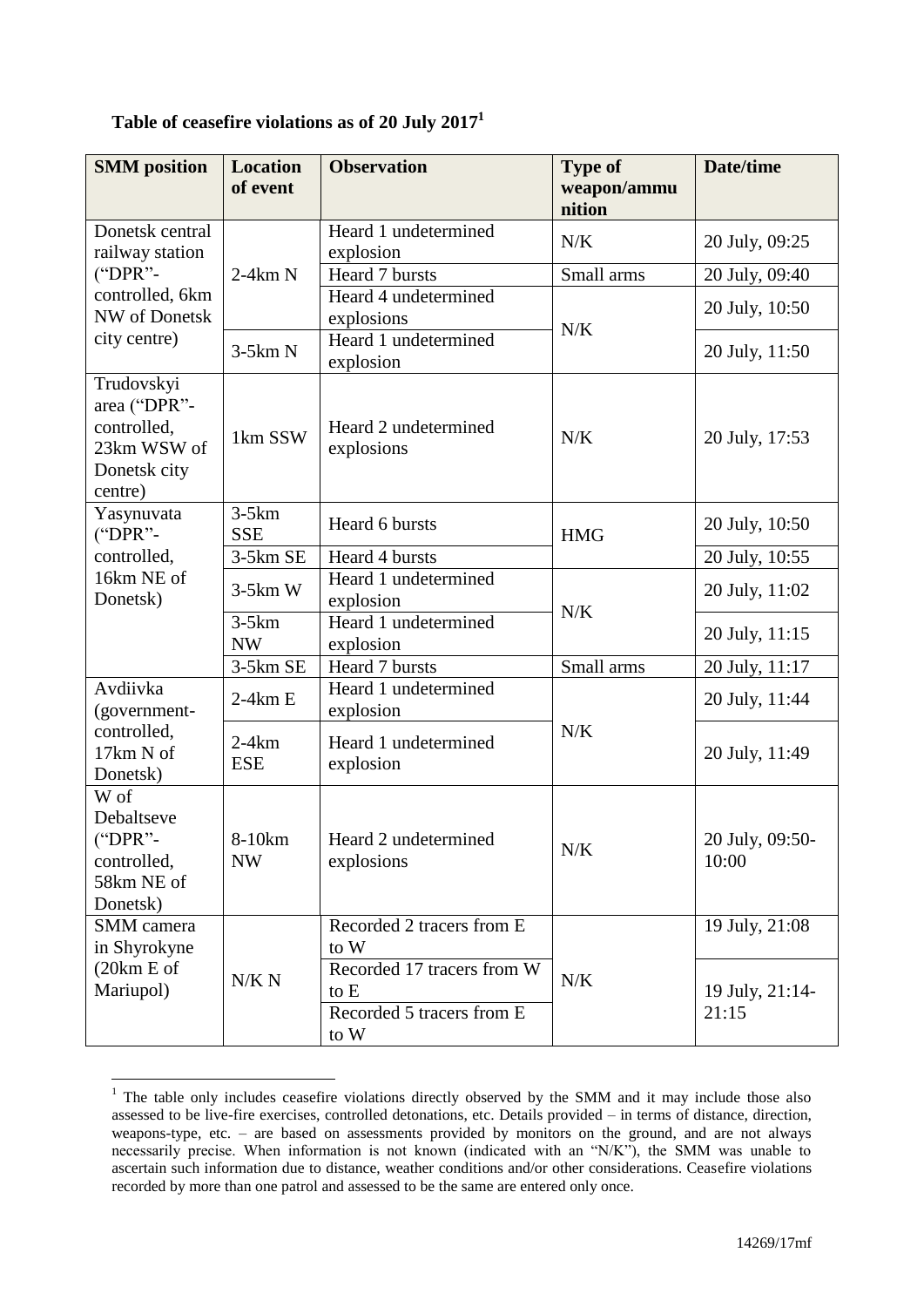| Recorded 1 rocket-assisted         |                 |
|------------------------------------|-----------------|
| projectile from E to W             |                 |
| Recorded 17 tracers from W         | 19 July, 21:16  |
| to E                               |                 |
| Recorded 2 tracers from W          |                 |
| to E                               |                 |
| Recorded 5 tracers from E          | 19 July, 21:18- |
| to W                               | 21:19           |
| Recorded 2 rocket-assisted         |                 |
| projectiles from E to W            |                 |
| Recorded 1 rocket-assisted         |                 |
| projectile from E to W             | 19 July, 21:25  |
| Recorded 3 rocket-assisted         |                 |
| projectiles from E to W            |                 |
| (followed by 3 subsequent          | 19 July, 21:26  |
| explosions)                        |                 |
| Recorded 2 tracers                 |                 |
| Recorded 1 rocket-assisted         | 19 July, 21:39  |
| projectile from E to W             |                 |
| Recorded 150 tracers from          | 19 July, 21:33- |
| W to E                             | 21:34           |
| Recorded 1 tracer from W to        |                 |
| E                                  |                 |
| Recorded 7 tracers from E          | 19 July, 21:38  |
| to W                               |                 |
| Recorded 1 undetermined            | 19 July, 21:44  |
| explosion                          |                 |
| Recorded 7 tracers from E          |                 |
| to W                               |                 |
| Recorded 1 undetermined            | 19 July, 21:48  |
|                                    |                 |
| explosion                          |                 |
| Recorded 21 tracers from W         | 19 July, 21:49  |
| to E<br>Recorded 1 rocket-assisted |                 |
|                                    |                 |
| projectile from W to E             | 19 July, 21:50  |
| Recorded 1 undetermined            |                 |
| explosion                          |                 |
| Recorded 2 tracers from W          |                 |
| to E                               | 19 July, 21:53  |
| Recorded 1 undetermined            |                 |
| explosion                          |                 |
| Recorded 27 tracers from W         |                 |
| to E                               | 19 July, 22:02- |
| Recorded 3 tracers from E          | 22:04           |
| to W                               |                 |
| Recorded 2 tracers from E          | 19 July, 22:12  |
| to W                               |                 |
| Recorded 5 tracers from W          | 19 July, 22:19  |
| to E                               |                 |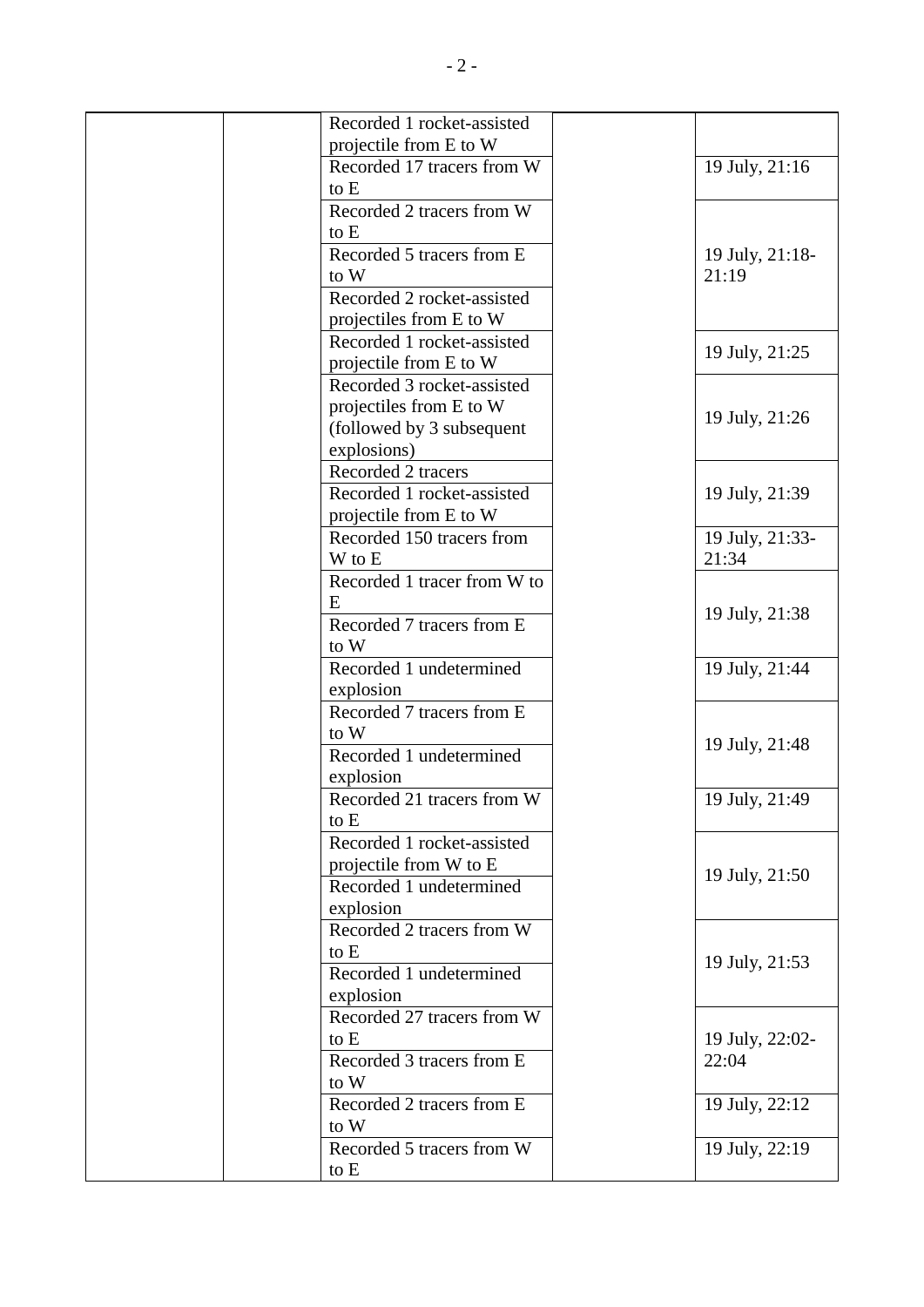| Recorded 4 tracers from E<br>to W | 19 July, 22:22           |
|-----------------------------------|--------------------------|
| Recorded 15 tracers from W        |                          |
|                                   | 19 July, 22:26-<br>22:29 |
| to E                              |                          |
| Recorded 2 tracers from W<br>to E | 19 July, 22:43           |
| Recorded 15 tracers from W        |                          |
| to E                              | 19 July, 22:53-          |
| Recorded 5 tracers from E         | 22:55                    |
| to W                              |                          |
| Recorded 34 tracers from W        |                          |
| to E                              | 19 July, 23:01-          |
| Recorded 3 tracers from E         | 23:05                    |
| to W                              |                          |
| Recorded 25 tracers from W        | 19 July, 23:10-          |
| to E                              | 23:12                    |
| Recorded 1 rocket-assisted        |                          |
| projectile from E to W            | 19 July, 23:22           |
| Recorded 2 tracers from W         |                          |
| to E                              |                          |
| Recorded 2 tracers from E         | 19 July, 23:26           |
| to W                              |                          |
| Recorded 9 tracers from E         | 19 July, 23:38-          |
| to W                              | 23:40                    |
| Recorded 2 undetermined           | 19 July, 23:42           |
| explosions                        |                          |
| Recorded 7 tracers from E         | 20 July, 00:02           |
| to W                              |                          |
| Recorded 20 tracers from E        | 20 July, 00:07           |
| to W                              |                          |
| Recorded 1 rocket-assisted        |                          |
| projectile from W to E            | 20 July, 00:21           |
| Recorded 3 tracers from W         |                          |
| to E                              |                          |
| Recorded 3 tracers from E         | 20 July, 00:22           |
| to W                              |                          |
| Recorded 1 tracer from W to       |                          |
| E                                 | 20 July, 00:30-          |
| Recorded 5 tracers from E         | 00:31                    |
| to W                              |                          |
| Recorded 1 rocket-assisted        |                          |
| projectile from W to E            | 20 July, 00:32           |
| Recorded 4 tracers from W         |                          |
| to E                              |                          |
| Recorded 6 tracers from E         | 20 July, 00:33           |
| to W                              |                          |
| Recorded 1 rocket-assisted        |                          |
| projectile from W to E            | 20 July, 00:34           |
| Recorded 11 tracers from E        |                          |
|                                   |                          |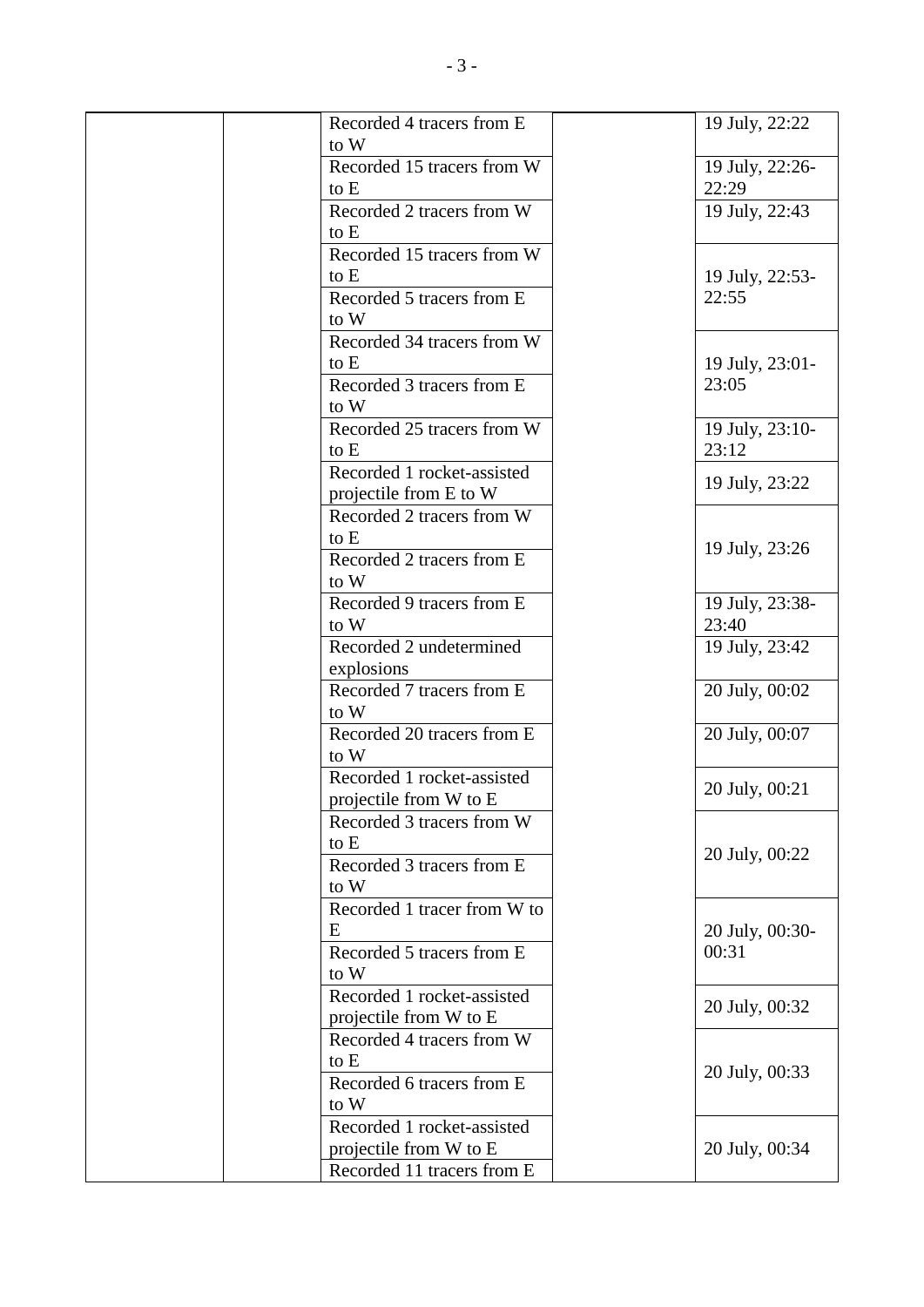| to W                        |                 |
|-----------------------------|-----------------|
| Recorded 4 tracers from W   |                 |
| to E                        |                 |
| Recorded 4 tracers from E   | 20 July, 00:37  |
| to W                        |                 |
| Recorded 2 tracers from W   | 20 July, 00:38  |
| to E                        |                 |
| Recorded 5 tracers from E   | 20 July, 00:39  |
| to W                        |                 |
| Recorded 1 tracer from W to |                 |
| E                           |                 |
| Recorded 1 tracer from E to | 20 July, 00:42  |
| W                           |                 |
| Recorded 8 tracers from W   |                 |
|                             |                 |
| to E                        | 20 July, 00:43- |
| Recorded 7 tracers from E   | 00:44           |
| to W                        |                 |
| Recorded 14 tracers from W  | 20 July, 00:55- |
| to E                        | 00:56           |
| Recorded 3 tracers from W   |                 |
| to E                        | 20 July, 01:11  |
| Recorded 4 tracers from E   |                 |
| to W                        |                 |
| Recorded 1 rocket-assisted  | 20 July, 01:15  |
| projectile from E to W      |                 |
| Recorded 1 tracer from W to |                 |
| E                           | 20 July, 01:16  |
| Recorded 3 tracers from E   |                 |
| to W                        |                 |
| Recorded 3 tracers from E   | 20 July, 01:18  |
| to W                        |                 |
| Recorded 1 tracer from W to |                 |
| Ε                           |                 |
| Recorded 10 tracers from E  | 20 July, 01:57  |
| to W                        |                 |
| Recorded 1 tracer from W to |                 |
| E                           |                 |
| Recorded 7 tracers from E   | 20 July, 01:58  |
| to W                        |                 |
| Recorded 10 tracers from E  | 20 July, 02:34  |
| to W                        |                 |
| Recorded 8 tracers from E   | 20 July, 02:37  |
| to W                        |                 |
| Recorded 6 tracers from E   | 20 July, 02:53  |
| to W                        |                 |
| Recorded 4 tracers from E   | 20 July, 03:15  |
| to W                        |                 |
| Recorded 1 tracer from E to | 20 July, 03:17  |
| W                           |                 |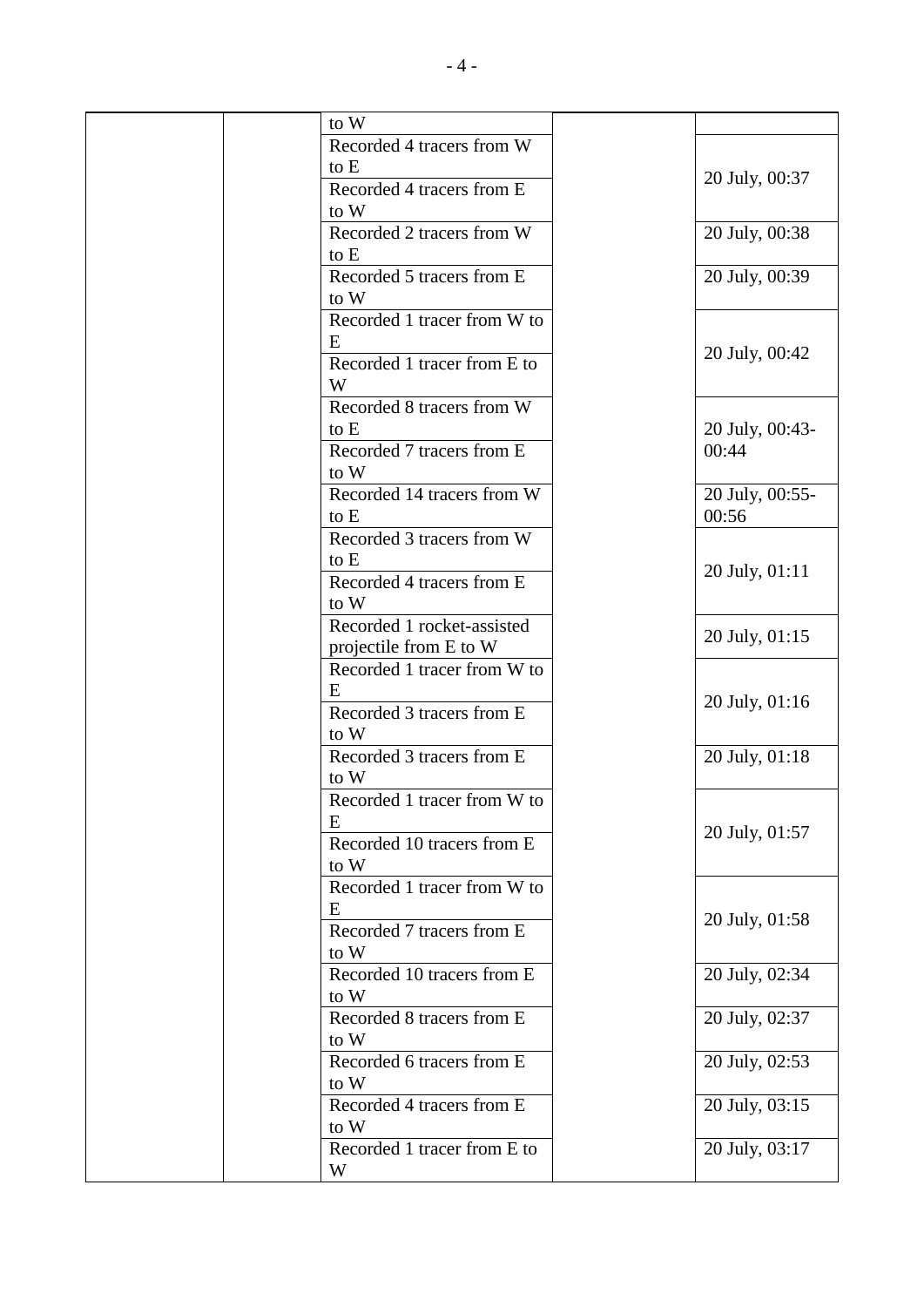|              |                       | Recorded 1 tracer in vertical    |                                     |                 |
|--------------|-----------------------|----------------------------------|-------------------------------------|-----------------|
|              |                       | flight                           |                                     | 20 July, 03:24- |
|              |                       | Recorded 1 illumination          |                                     | 03:27           |
|              |                       | flare in vertical flight         |                                     |                 |
|              |                       | Recorded 1 tracer from W to      |                                     | 20 July, 03:28  |
|              |                       | E                                |                                     |                 |
|              |                       | Recorded 1 tracer from E to<br>W |                                     | 20 July, 03:46  |
| 2.2km SE of  | $N/K$ NE              | Heard 1 undetermined             |                                     | 20 July, 10:10  |
| Lebedynske   |                       | explosion                        |                                     |                 |
| (government- | N/K E                 | Heard 1 undetermined             |                                     | 20 July, 10:30  |
| controlled,  |                       | explosion                        | N/K                                 |                 |
| 16km NE of   |                       |                                  |                                     |                 |
| Mariupol)    |                       |                                  |                                     |                 |
| Horlivka     | $5-6km$               | Heard 2 bursts                   |                                     | 19 July, 20:59  |
| ("DPR"-      | <b>NW</b>             | Heard 2 bursts                   | Small arms                          | 19 July, 21:28  |
| controlled,  | 8-10km                | Heard 1 undetermined             | N/K                                 | 19 July, 21:49  |
| 39km NE of   | <b>NW</b>             | explosion                        |                                     |                 |
| Donetsk)     | $5-6km$               | Heard 3 shots                    |                                     | 19 July, 21:52  |
|              | <b>NW</b>             |                                  | Small arms                          |                 |
|              | 5-6km W               | Heard 8 bursts                   |                                     | 20 July, 14:45  |
| Svitlodarsk  |                       | Heard 5 undetermined             |                                     | 19 July, 20:35- |
| (government- |                       | explosions                       |                                     | 20:54           |
| controlled,  |                       | Heard 9 undetermined             | N/K                                 | 19 July, 21:11- |
| 57km NE of   |                       | explosions                       |                                     | 21:26           |
| Donetsk)     |                       | Heard 5 bursts                   | Small arms                          | 19 July, 21:31  |
|              |                       | Heard 14 undetermined            |                                     |                 |
|              |                       | explosions                       | N/K                                 | 19 July, 21:39  |
|              |                       | Heard 1 burst                    | Small arms                          |                 |
|              |                       | Heard 16 shots                   | <b>HMG</b>                          | 19 July, 21:41  |
|              |                       | Heard 2 undetermined             |                                     |                 |
|              |                       | explosions                       | N/K                                 | 19 July, 21:42  |
|              |                       | Heard 4 bursts                   | Small arms                          |                 |
|              |                       | Heard 4 bursts                   | <b>HMG</b>                          |                 |
|              |                       | Heard 2 undetermined             | N/K                                 | 19 July, 21:44  |
|              | $3-5km$ SE            | explosions                       |                                     |                 |
|              |                       | Heard 5 bursts                   | Small arms                          | 19 July, 21:45  |
|              |                       | Heard 11 undetermined            | N/K<br>19 July, 21:47<br><b>HMG</b> |                 |
|              |                       | explosions                       |                                     |                 |
|              |                       | Heard 2 bursts                   |                                     |                 |
|              |                       | Heard 6 undetermined             |                                     |                 |
|              |                       | explosions                       | N/K                                 |                 |
|              |                       | Heard 5 bursts                   | <b>HMG</b>                          | 19 July, 21:48  |
|              | Heard 11 undetermined |                                  |                                     |                 |
|              |                       | explosions                       | N/K                                 | 19 July, 21:49  |
|              |                       | Heard 17 bursts                  | Small arms                          |                 |
|              |                       | Heard 10 bursts                  | <b>HMG</b>                          | 19 July, 21:51  |
|              |                       | Heard 12 undetermined            |                                     |                 |
|              |                       |                                  | N/K                                 | 19 July, 21:52  |
|              |                       | explosions                       |                                     |                 |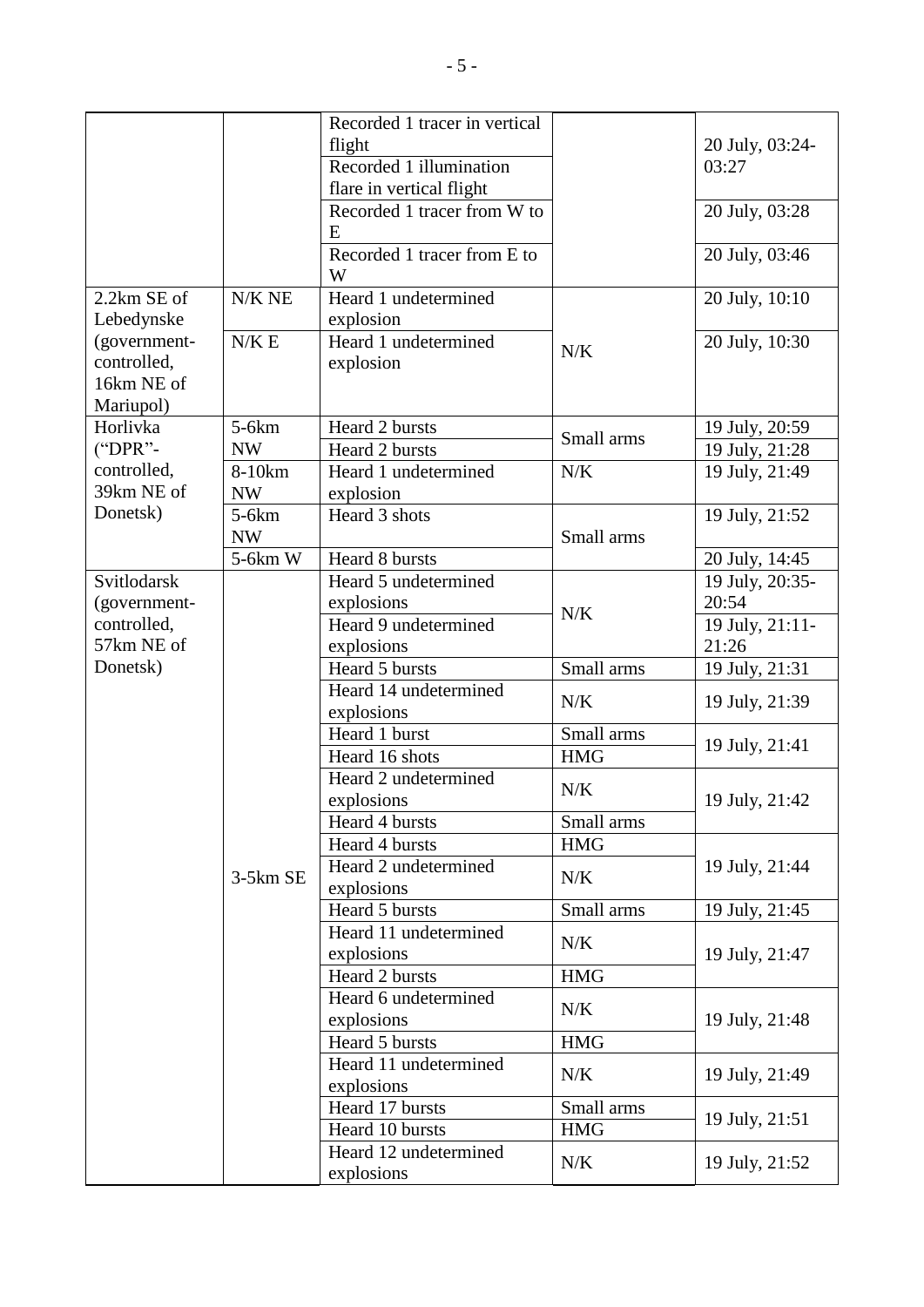|                      |                       | Heard 6 undetermined               |                |                |
|----------------------|-----------------------|------------------------------------|----------------|----------------|
|                      |                       | explosions                         |                | 19 July, 21:55 |
|                      |                       | Heard 7 bursts                     | Small arms     |                |
|                      |                       | Heard 7 bursts                     | <b>HMG</b>     | 19 July, 21:56 |
|                      |                       | Heard 1 undetermined               |                |                |
|                      |                       | explosion                          | N/K            | 19 July, 21:57 |
|                      |                       | Heard 15 shots                     | <b>HMG</b>     | 19 July, 21:58 |
|                      |                       | Heard 3 bursts                     | Small arms     | 19 July, 22:02 |
|                      |                       | Heard 2 undetermined<br>explosions | N/K            | 19 July, 22:03 |
|                      |                       | Heard 6 bursts                     | Small arms     | 19 July, 22:07 |
|                      |                       | Heard 4 undetermined               |                |                |
|                      |                       | explosions                         | N/K            | 19 July, 22:08 |
|                      |                       | Heard 3 bursts                     | <b>HMG</b>     | 19 July, 22:12 |
|                      |                       | Heard 2 bursts                     | Small arms     | 19 July, 22:14 |
|                      |                       | Heard 5 undetermined               |                |                |
|                      |                       | explosions                         | N/K            | 19 July, 22:16 |
|                      |                       | Heard 3 bursts                     | Small arms     | 19 July, 22:17 |
|                      |                       | Heard 8 undetermined               |                |                |
|                      |                       | explosions                         |                | 19 July, 22:18 |
|                      |                       | Heard 6 undetermined               | N/K            |                |
|                      |                       | explosions                         |                | 19 July, 22:21 |
|                      |                       | Heard 7 bursts                     | Small arms     | 19 July, 22:47 |
|                      |                       | Heard 3 bursts                     | <b>HMG</b>     | 19 July, 22:53 |
|                      |                       | Heard 6 bursts                     | Small arms     | 19 July, 23:01 |
|                      |                       | Heard 2 bursts                     |                | 19 July, 23:04 |
|                      |                       | Heard 4 bursts                     | <b>HMG</b>     |                |
|                      |                       | Heard 8 undetermined<br>explosions | N/K            | 19 July, 23:29 |
|                      |                       | Heard 6 bursts                     | <b>HMG</b>     | 20 July, 00:54 |
|                      |                       | Heard 6 bursts                     | Small arms     | 20 July, 00:56 |
|                      |                       | Heard 2 undetermined               |                |                |
|                      |                       | explosions                         |                | 20 July, 01:12 |
|                      |                       | Heard 1 undetermined               | N/K            |                |
|                      |                       | explosion                          |                | 20 July, 01:32 |
|                      |                       | Heard 2 bursts                     | Small arms     | 20 July, 01:33 |
|                      |                       | Heard 3 undetermined               |                |                |
|                      | 2-3km SE              | explosions                         |                | 20 July, 01:43 |
|                      |                       | Heard 1 undetermined               | N/K            |                |
| 3-5km SE<br>2-3km SE | explosion             |                                    | 20 July, 02:05 |                |
|                      | Heard 1 undetermined  |                                    | 20 July, 15:33 |                |
|                      |                       | explosion                          |                |                |
| SMM camera           |                       | Recorded 2 projectiles from        |                |                |
| in Zolote            |                       | NW to SE (assessed as              |                | 18 July, 23:40 |
| (government-         |                       | outside the disengagement          |                |                |
| controlled,          | 3km E                 | area)                              | N/K            |                |
|                      | 60km W of<br>Luhansk) | Recorded 1 projectile from         |                |                |
|                      |                       | NW to SE (assessed as              |                | 19 July, 00:27 |
|                      |                       | outside the disengagement          |                |                |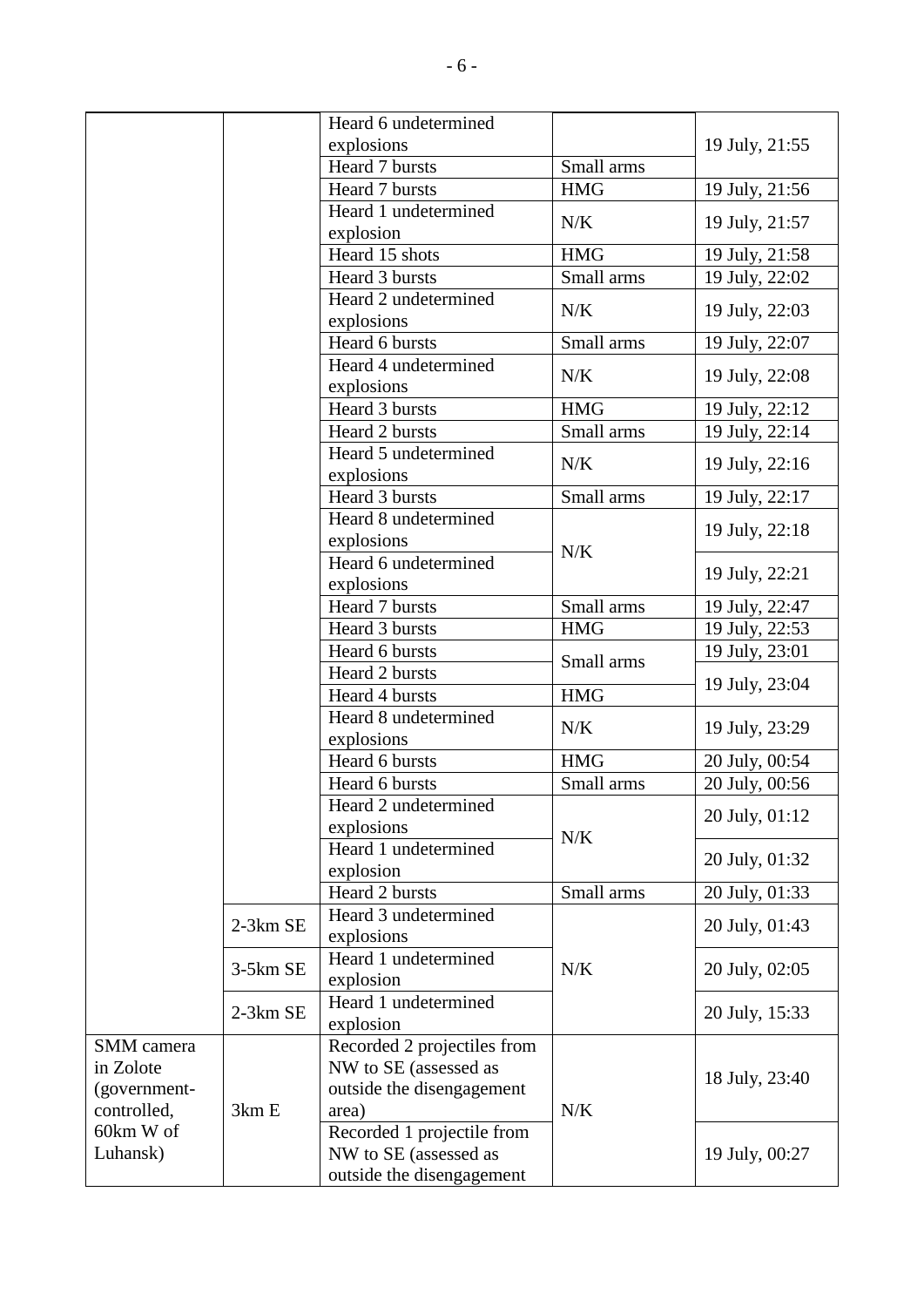|                                                      |                       | area)                                                                                                                                                                                   |            |                                  |
|------------------------------------------------------|-----------------------|-----------------------------------------------------------------------------------------------------------------------------------------------------------------------------------------|------------|----------------------------------|
| Popasna                                              |                       | Heard 145 bursts                                                                                                                                                                        | <b>HMG</b> |                                  |
| (government-<br>controlled,<br>69km W of<br>Luhansk) | $5-8km$<br><b>SSE</b> | Heard 50 undetermined<br>explosions                                                                                                                                                     | N/K        | 19-20 July,<br>23:20-00:55       |
| 400m SSE of<br>Stanytsia<br>Luhanska<br>bridge (16km | $5-10km$<br><b>NW</b> | Heard 9 undetermined<br>explosions (assessed as<br>outside the disengagement<br>area)                                                                                                   |            | 20 July, 13:41-<br>14:19         |
| NE of Luhansk)                                       |                       | Heard 2 explosions<br>(impacts) and saw black<br>smoke rising (assessed as<br>outside the disengagement<br>area)                                                                        | N/K        |                                  |
|                                                      | $1-2km$ W             | Heard 4 shots (unable to<br>assess whether inside or<br>outside the disengagement<br>area)<br>Heard 1 shot (unable to<br>assess whether inside or<br>outside the disengagement<br>area) | Small arms | 20 July, 13:56<br>20 July, 14:16 |